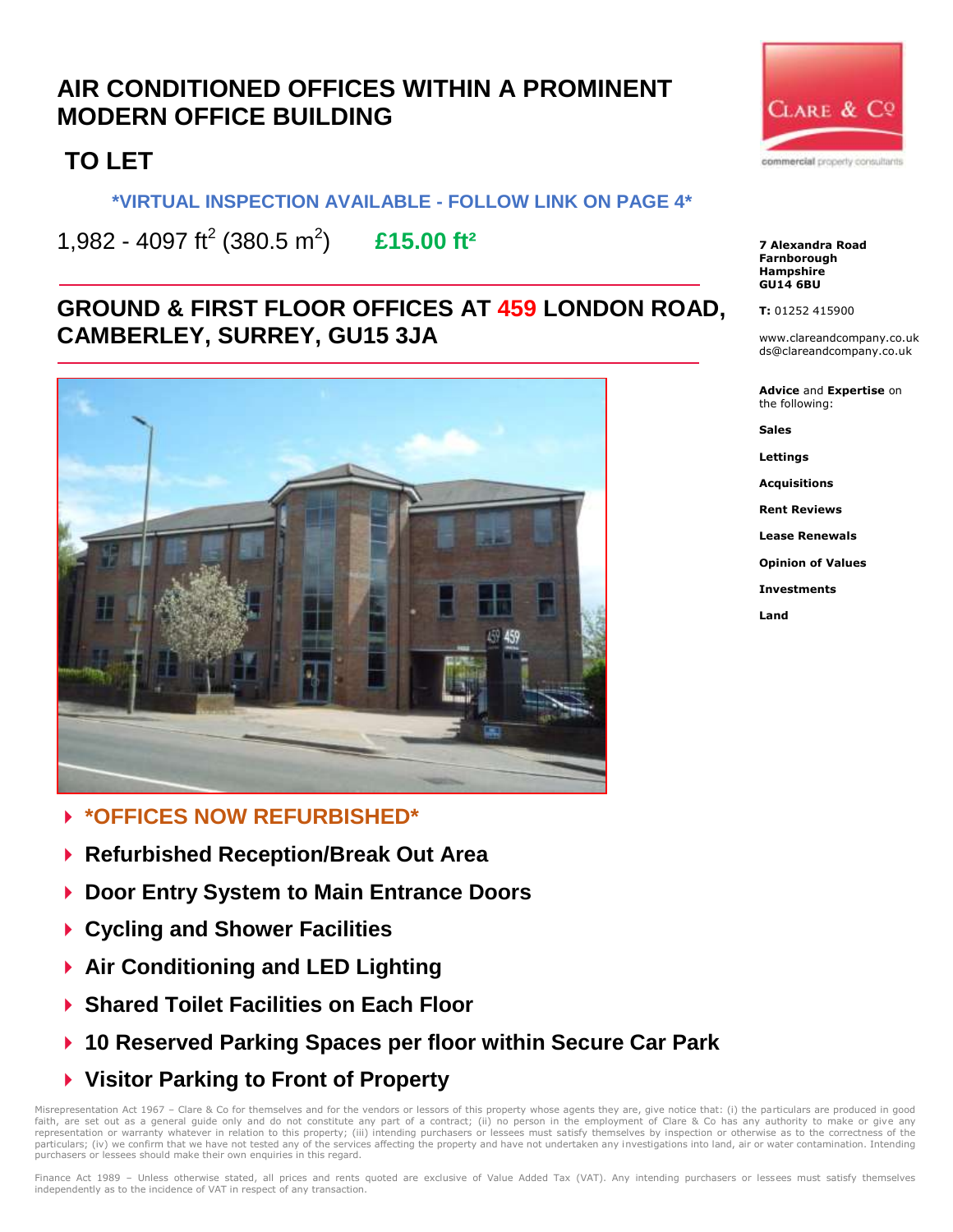

#### **LOCATION**

**459** is situated on the south side of the A30 London Road, Camberley, about 1 mile west of the town centre and 1.5 miles north of the M3 motorway at junction 4. Both Blackwater train station (offering services to Gatwick Airport, Guildford and Reading), and Camberley station are within a short drive with services to London. For shopping, within walking distance is The Meadows out of town shopping centre, where retailers include Marks & Spencer, Tesco and Next combining a Costa Coffee House.

#### **DESCRIPTION**

**459** (previously known as Marlin) was constructed in 2003/2004 and provides top quality "Grade A" Air Conditioned Office space with a refurbished reception hall (picture below) and a well specified interior including fully accessible raised floors, good quality carpet tiles, suspended ceilings incorporating LED lighting, glazed meeting room etc.



# **ACCOMMODATION:**

Ground Floor Offices 2,115 ft² 196.4 m² 10 Reserved Parking Spaces - £31,725 pax **First Floor Offices** 184.1  $m^2$  10 Reserved Parking Spaces - £29,730 pax

# **LEASE TERMS**

Available on new lease terms with length of lease by agreement.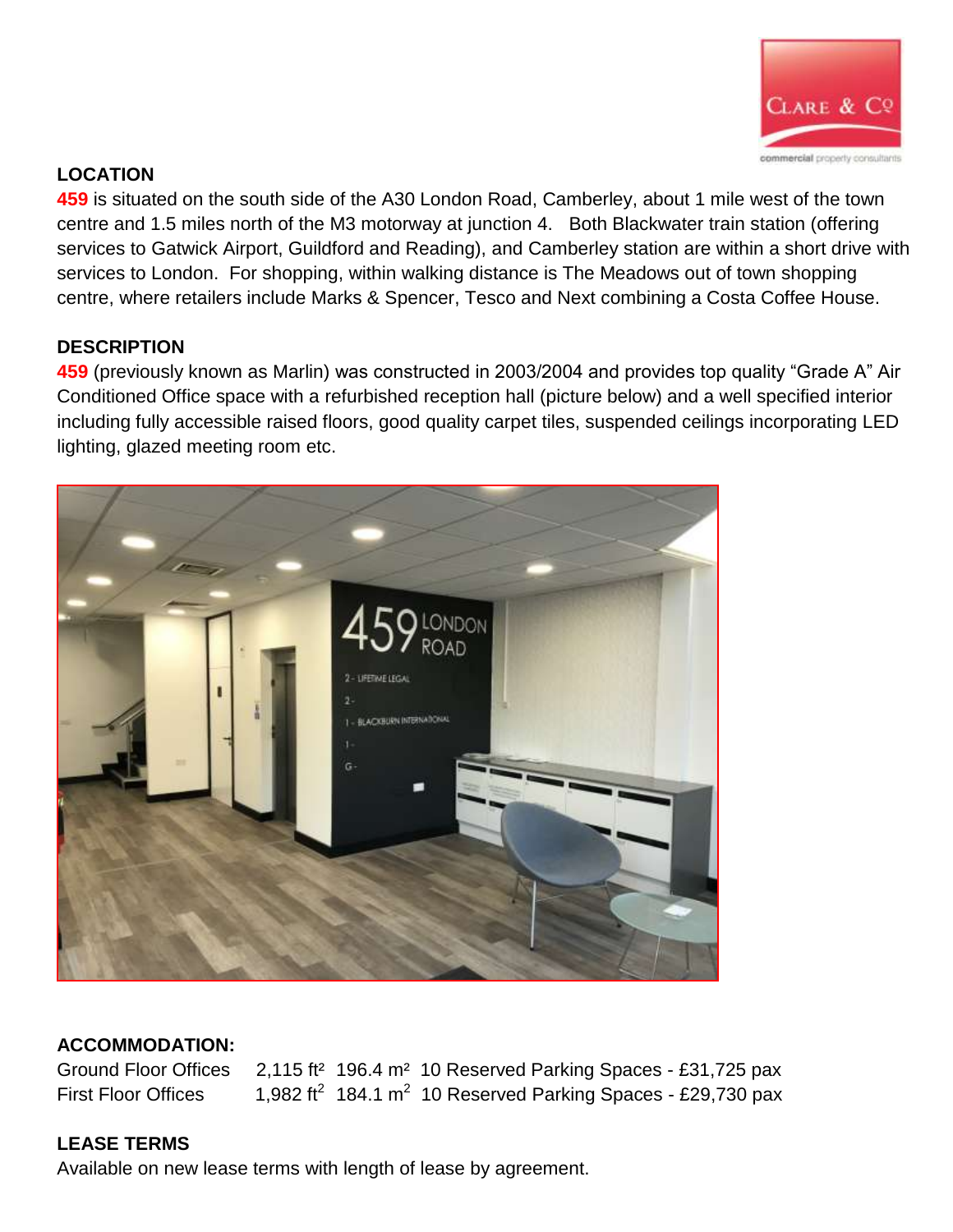# **RENT**

A rent of £15 ft². Please note that VAT is chargeable on the rent at the prevailing rate.



**SERVICE CHARGE** Approximately £6.79 ft² per annum plus VAT.



**BUILDINGS INSURANCE** Approximately £0.41 pence, per square foot, per annum plus VAT.

**LEGAL COSTS** Each party to bear their own legal costs in the matter.

# **BUSINESS RATES**

Ground Floor, a rateable value of £27,750 giving approximate rates payable for the year March 2020/2021of £13,847.25 **£6.34 ft².**

First floor, a rateable value of £27,000 giving approximate rates payable for the year March 2021/2022 of £13,473 **£6.75 ft².**

# **ENERGY PERFORMANCE CERTIFICATE (EPC)**





This is how energy efficient the building is.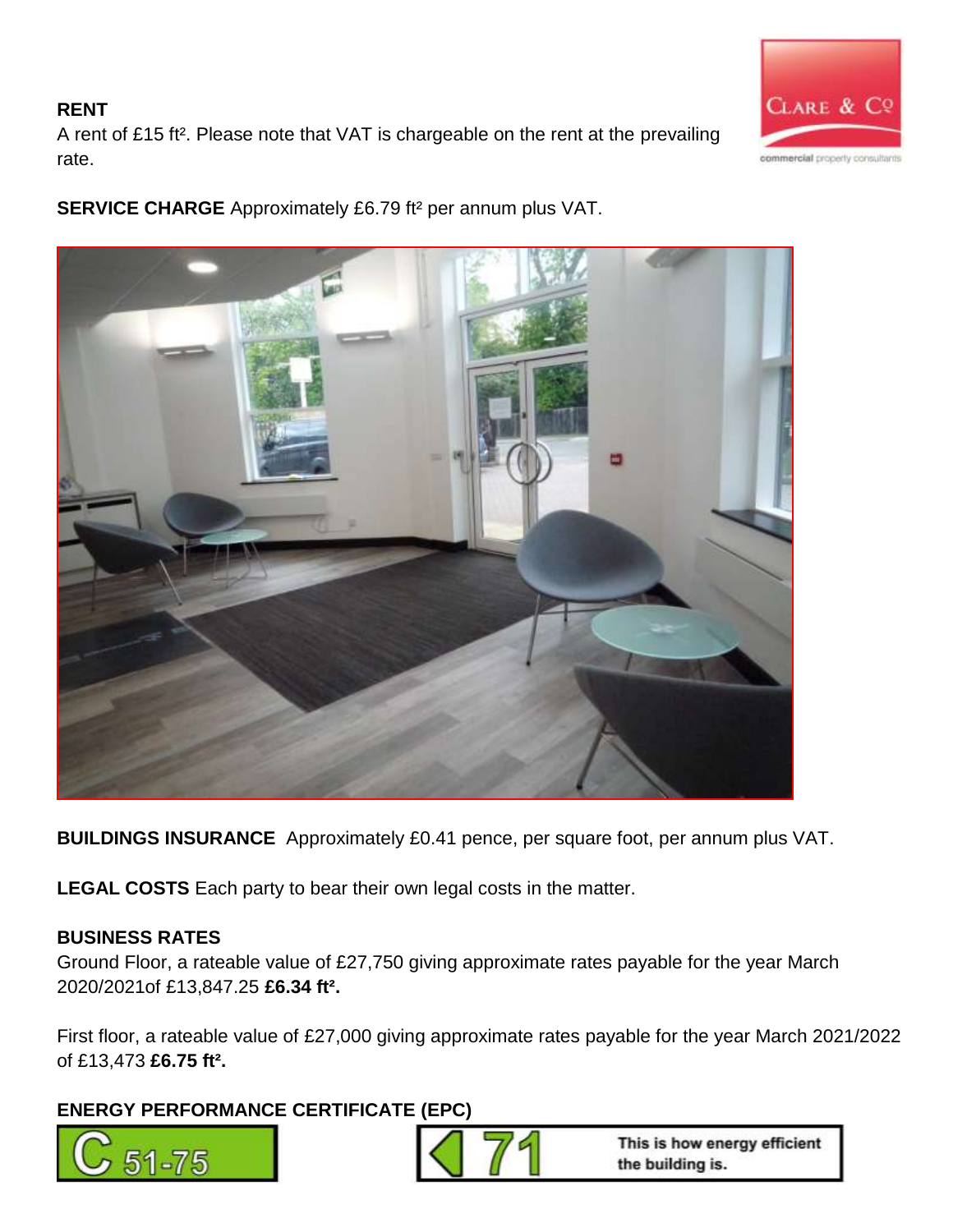



**VIRTUAL INSPECTION FOLLOW THIS LINK FOR FIRST FLOOR <https://my.matterport.com/show/?m=ztgrHuy5ASc>**

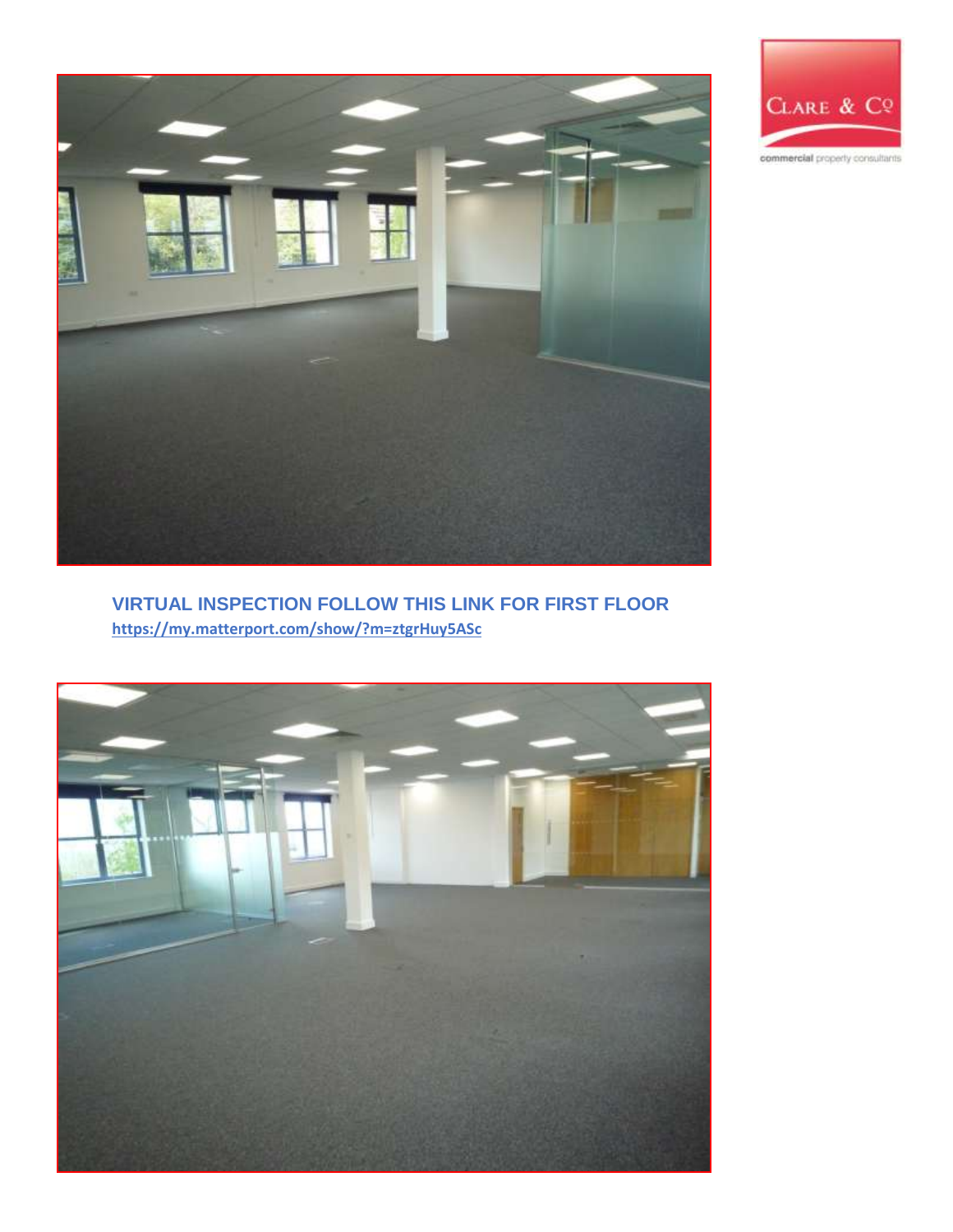